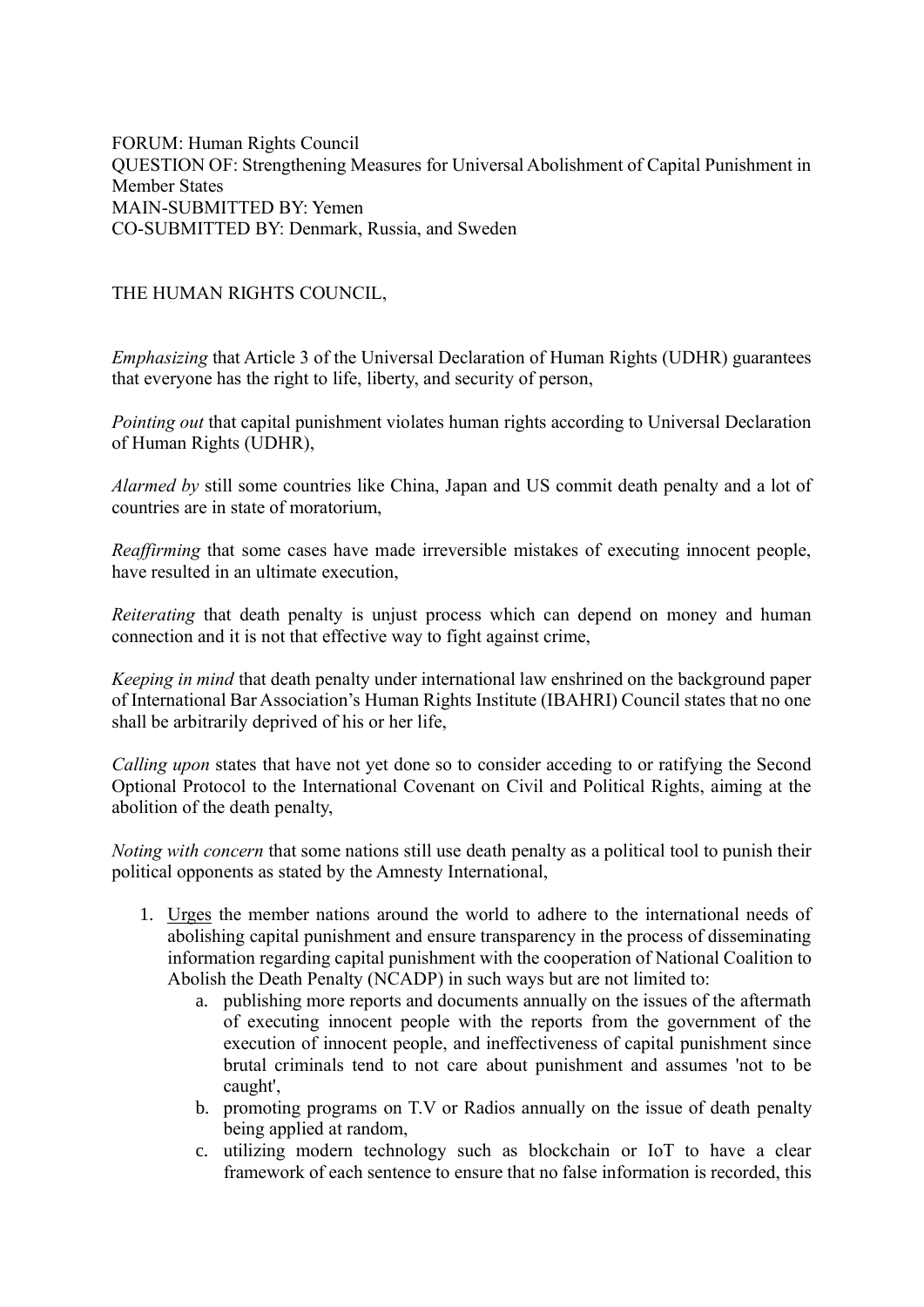will be done by a third party,

- d. ensuring that all those facing capital punishment have clear records about their crime and evidence for the crime as well,
	- i. ensuring that all information is thoroughly reviewed by a legal prosecutor before the time of capital punishment,
	- ii. all evidence must be collected on a specific database in correlation to each government;
- 2. Recommends the member states to provide the limitations to capital punishment by discussing the enaction of international policies/ laws against death penalty in such ways but not limited to:
	- a. strengthening both national and international standards against the use of death penalty to prisoners on the high level of crime in ways such as:
		- i. CEOs of conglomerate sponsoring the Office of the High
			- Commissioner for Human Rights (OHCHR) to keep their moves for the abolition in international law to keep going,
		- ii. adopting national legislation that is more profitable and has the realization of human rights to substitute death penalty,
	- b. one petitioner creating a ballot initiative within the country of theirs that still allows death penalty,
		- i. drafting a proposed law that the citizens would like to legislate with the help of lawyers or the legislative counsel,
		- ii. submitting the proposed law/initiative to the government to review, so that the citizens can review it as well,
		- iii. obtaining the number of signatures required in order to qualify for the vote,
	- c. supporting the UN General Assembly (GA) in the success of adopting the resolutions on abolishing capital punishments;
- 3. Encourages nations to create quotas for the number of capital punishment that can happen in a single year to reflect the country's population of crime rates for the purpose of:
	- a. decreasing the number of genocides in communities due to race or religion,
	- b. decreasing the amounts of mass infliction of capital punishment,
	- c. reducing the use of capital punishment for small crimes such as theft or drugs,
	- d. holding nations accountable by instating a target limit, which means that nations should be obligated to release accurate capital punishment data,
- 4. Further encourages nations to make the general public more aware about capital punishment in such ways but not limited to:
	- a. urge nations to utilize social media and different platforms to spread the message of the harmful effects of capital punishment through ways such as but not limited to:
		- i. creating contests for posters and campaigns among each nation,
		- ii. encouraging public schools in the nations to have lessons on capital punishment and the effects of it,
	- b. recommends nations to reach out to NGOs such as World Cotillion to raise more awareness about capital punishment within nations through showing the general public clear statistics on the issue;